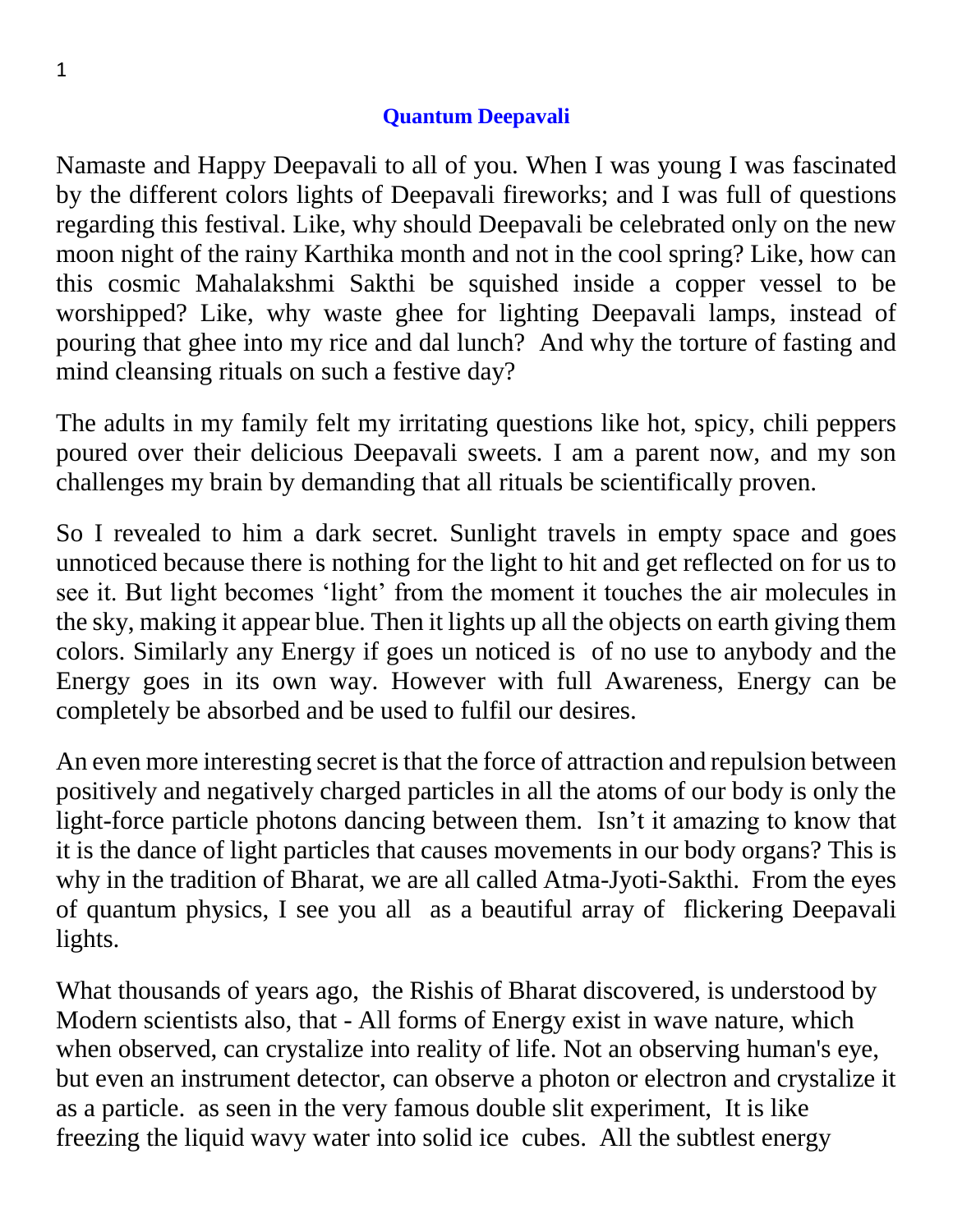waves and particles are understood using huge technological equipment, like this Hadron Collider in Switzerland. Based on these experiments, scientists develop the technology user-friendly for the common man.

Similarly Rishis of ancient Bharat also built huge Cosmic Energy harnessing centers called Temples through "Tantric" technology - involving Yantra and Mantra. Mantra is chanted for guiding the mind to transcend into full awareness state to observe the cosmic wave form of Energy and crystalize it for fulfilling the desires in human life. All this Energy capturing was done in the presence of light by using a geometrical devise called Yantra that is made of copper as seen in the picture. This energy was then available for everyone to absorb and use it for their well being. However, the energy is continuously re-generated everyday through chanting and puja.

The Rishis simplified Tantric technology for lay people through festivals like Deepavali to harness this cosmic energy for prosperity in our lives. The copper Yantra in the Temple became the copper Kalasha kept on the geometrical yantra like rangoli drawn with white rice, yellow turmeric, red kumkum and green mango leaf powder. For the common man, fasting from food and negative thoughts were encouraged to transcend to a state of Self-awareness and selflessness in order to efficiently capture the Lakshmi Energy.

The great Adi Sankaracharya, who chanted Kanakadhara on Lakshmi on a Deepavali day, once selectively captured the Cosmic Light Energy for increasing Knowledge, by observing it in a spot where he found a Shivalinga with a golden line. This is now the famous Moogambika temple in Karnataka. For us, this science of Energy is explained as Goddesses Devi walking behind Sankaracharya and then becoming a statue when he turned back to observe her.

These gifted children of Fairfield are going to now reveal that the highest message of Deepavali is to cleanse our mind from Ego and tap the Cosmic Energy and to constructively use it for a happy life.

Please do not take this Deepavali festival or this skit, lightly

Carry this message home and now, enjoy the show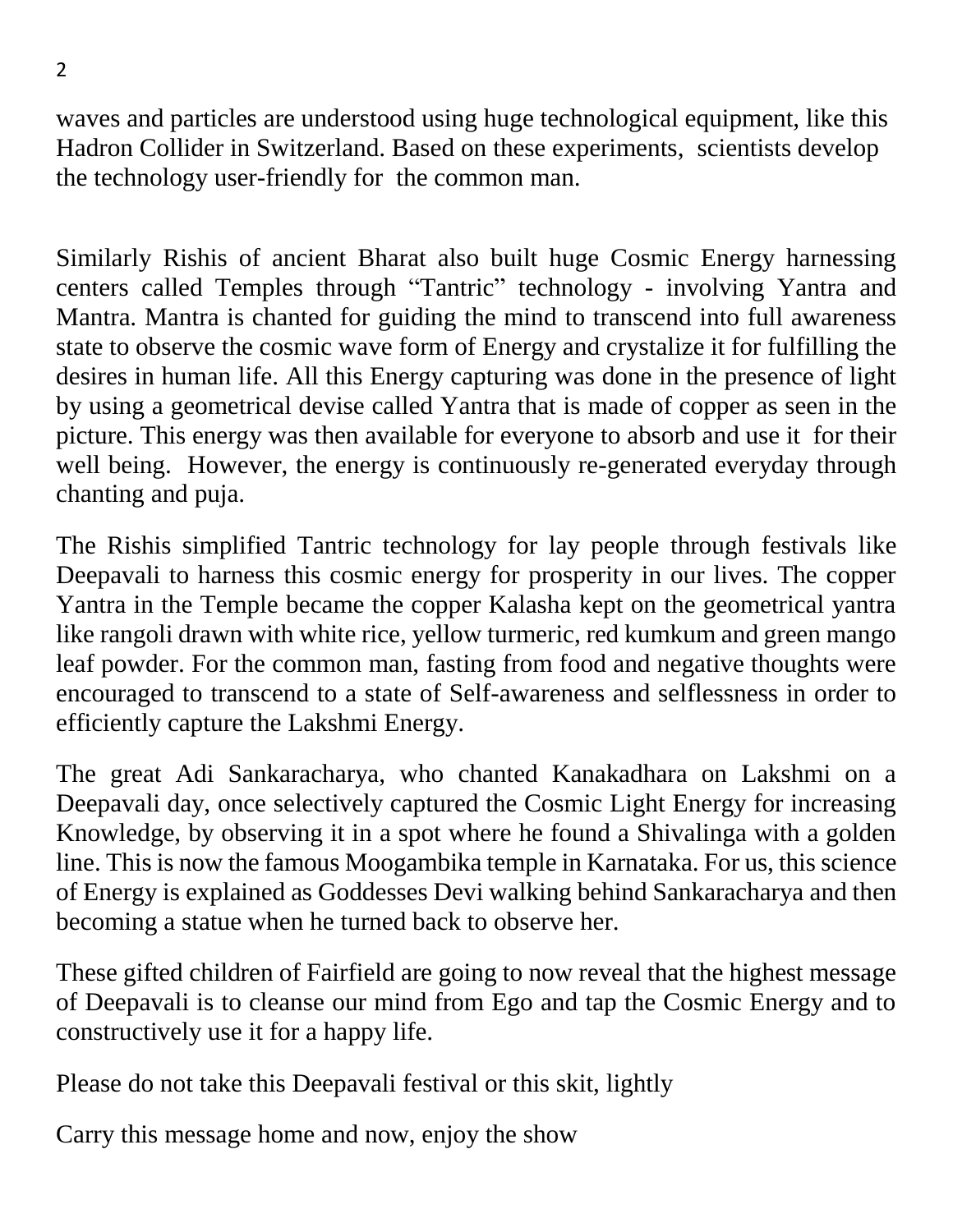**Shristi**: **(Performing Pooja)** *Om Maha Lakshmiyai Aavaahayami.., Sthapayami, Poojayami…Om Maha Lakshmiyai Namaha*

**Drishika:** Shristi, are you not attending the special quantum physics class by the renounced physicist?

**Shristi:** Happy Deepavali, Drishika. I am doing the Lakshmi invocation pooja.

**Drishika**: Come on, Shristi, you are not living in the prehistoric ages! Why do you waste time in these superstitions?

**Shristi**: For that matter, if we live our life without understanding the very purpose of it, it becomes an illusory, superstitious life.

**Drishika**: What justification do you have for invoking Lakshmi in a small pot of water with coconut on it?

**Shristi**: I have a surprise for you. I have invited the scientist here to see the Lakshmi pooja before class. I think she is here now.

**Scientist:** Happy Deepavali to both of you.

**Shristi:** Happy Deepavali, Mr. Scientist.

**Scientist**: I was listening to your conversation, Drishika. I understand the significance of your Vedic rituals because I see a connection to all branches of Science, especially quantum physics.

**Drishika**: After listening to your lecture on quantum physics and light, all these rituals, including Deepavali celebrations, seem meaningless to me.

**Scientist**: I hope you remember that all the atoms in your body and in the universe are all held together by electromagnetic force carriers like photons, the fundamental unit of light.

**Drishika:** Yes I remember that Light can behave both as a particle to absorb energy and also like a wave.

**Scientist**: Exactly. When the Energy field is observed it crystalizes like a particle. This is known through the famous double slit experiment in physics.

**Drishika:** Does this mean that when we intentionally invoke Lakshmi as Light on Deepavali, we can experience that as wellbeing in our life?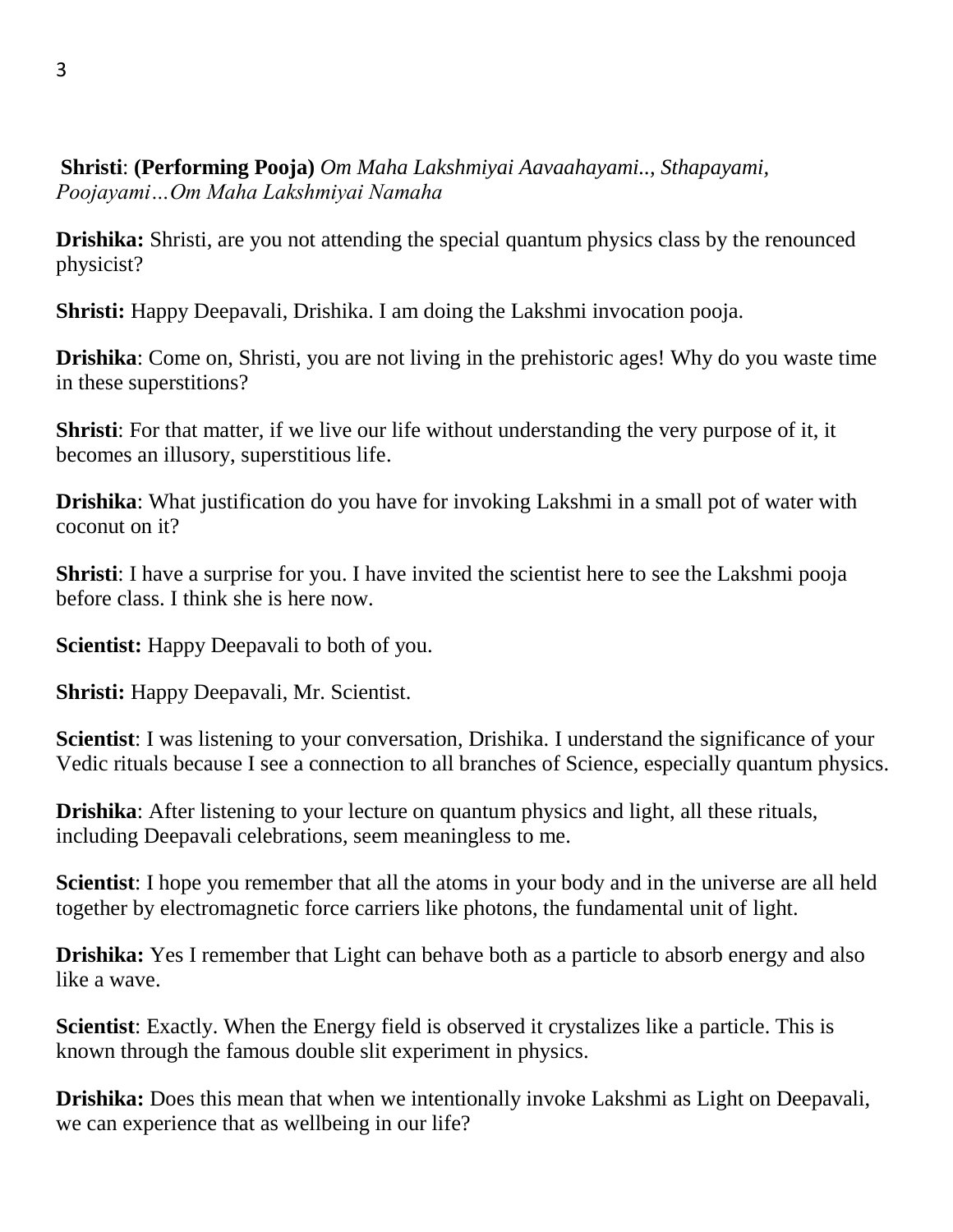**Scientist:** You are right. To help you understand better, you should know about an incident in the life of the great Adi Shankaracharya.

**Shristi:** On a Deepavali day, Adi Shankaracharya was returning from the Chamundi temple in Mysore to the Kudajathri Mountain in Karnataka. There he meditated in the Chitramoola cave. Goddess Devi appeared in front of him in the form of Divine Light.

**Adi Shankaracharya:** O Mother Divine! Accompanied by you, Shiva becomes capable of creating the universe. Without you, he is not capable of even moving himself. Therefore, all Gods worship you. Such being your supremacy, how one can I salute you, or sing in praise of you? Unless I have meritorious deeds of past births.

*Shivah shakthya yukto yadi bhavati shaktah prabhavitum Na chedevam devo na khalu kusalah spanditumapi; Atas tvam aradhyam Hari-Hara-Virinchadibhir api Pranantum stotum vaa katham akrta-punyah prabhavati*

**Devi:** Shankara, what do you want from me?

**Adi Shankaracharya:** Devi, you are Lakshmi, and also Saraswathi and Devi Parvathi. Please come as Saraswathi to kerala as requested by the King Cheraman Perumal who always thinks about the welfare of his people.

**Devi:** I will, but on one condition. You walk in the front and I will follow you, but you should never look back to check on me.

**Adi Shankaracharya:** Devi, I will start this divine journey right away.

*Namasthe Jagadatri Sadbrahma Rupe, Namasthe Haropendra Datryadivandye Namastheprasanneshtadhanaikadakshe Namasthe Mahalakshmi Kolapuresi*

(Adi Shankara could hear the sound of the anklets bells of Devi as she walked behind him. She playfully stopped the sound when they reached Kollur).

**Adi Shankaracharya**: This is the Kollur's Marana Katte, the place where Devi killed the demon Mookasura. Her trident is still there, unrusted by wind and rains. Why did she stop following me? Let me see if she is still there.

**Devi:** Shankara, you turned around to check on me! Now I will not follow you anymore. I will stay here at this spot.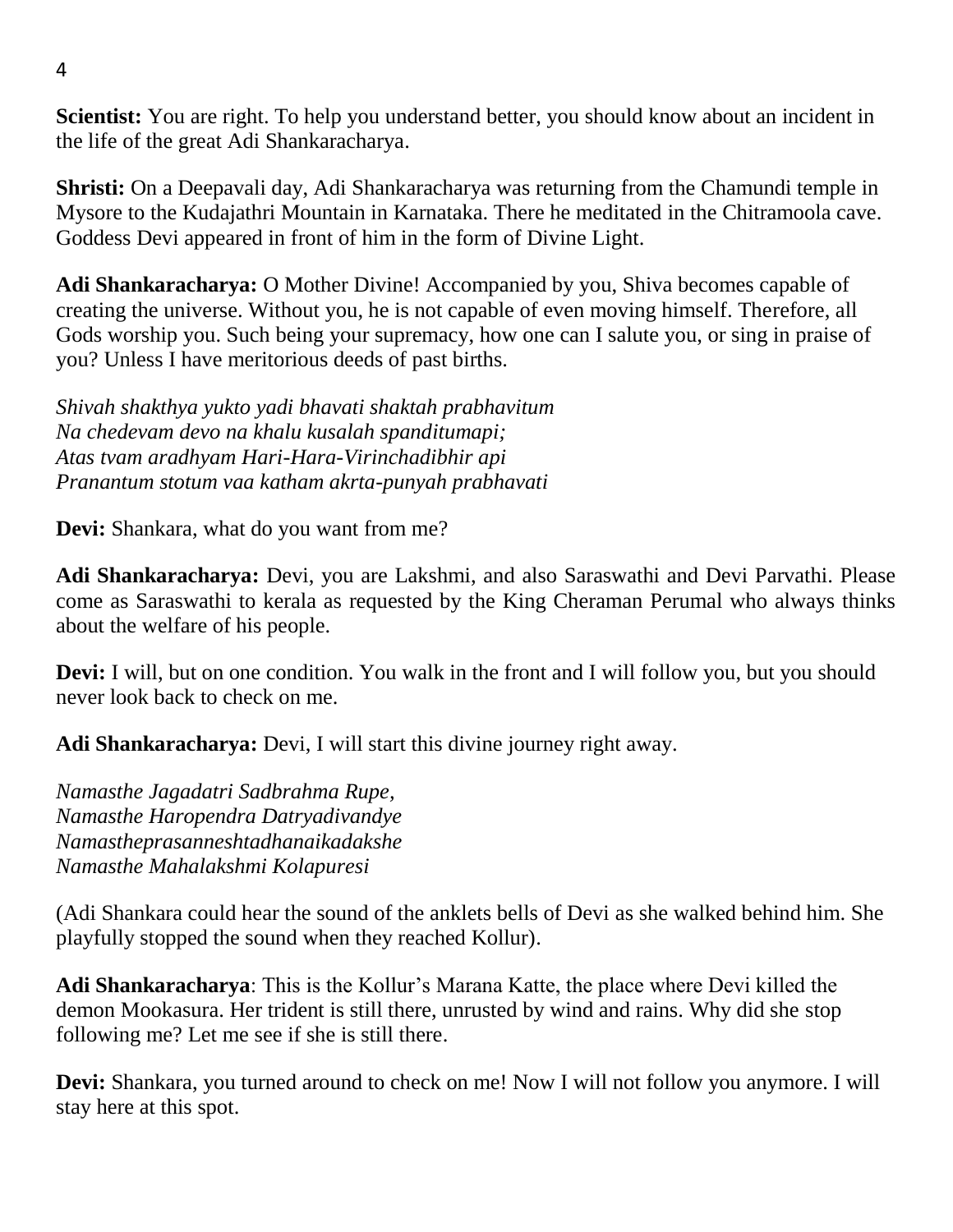**Adi Shankaracharya**: Please forgive me Devi. I know because of the Shiva linga with the golden line, you prefer to be here.

**Devi:** I would present myself at Chottanikkara temple early in the mornings only as Saraswathi and rest of time as lakshmi and Durga. When the temple doors are opened here, I will be present here as Saraswathi.

## **(Devi walks to a new place)**

**Adi Shankaracharya**: We will worship you in all three forms as Devi Saraswathi in the morning, as Devi Lakshmi at noon and Devi Durga in the evening. However, you will remove ignorance, when anyone writes alphabets rice mixed with turmeric in front of you.

**Lakshmi**: I will bless everyone who worships in the form of light.

**Adi Shankaracharya:** Fireworks generate three forms of energy, like the three aspects of devi, saraswathi as sound, Lakshmi as light and Durga as heat.

**Scientist:** Light is a perceptible form of God because we cannot see that very same light, which we use to see everything else. We do not see light directly, we see its reflection when it interacts with materials.

**Adi Shankaracharya**: In the same way, we cannot see God, because it is God's Energy we use to see and perform all actions.

**Drishika**: So that is why we use Kalasha to invoke Lakshmi's Energy.

**Shristi:** Yes, with the electromagnetic form of light waves, Lakshmi Aavahan on Deepavali evening is done in a Kalasha. A kalasha is a small copper pot filled with water and herbs along with a coconut on top of it.

**Scientist:** However, it is the Power of intention or sankalpa, which is the potential energy that changes the kinetics of life.

**Drishika**: Wait a minute….this is too much boring science on a nice Deepavali day.

**Shristi**: But if you want the blessings of Lakshmi, like Adi Shankaracharya, you should invoke Saraswathi, or knowledge, to understand why you are doing these rituals.

**Scientist:**Like the light spectrum of colors we should love all the people with their different wavelengths of maturity.

**Drishika:** People are of all different maturity levels, based on the amount of Energy they possess and also how they use it for the level of thinking and doing actions.